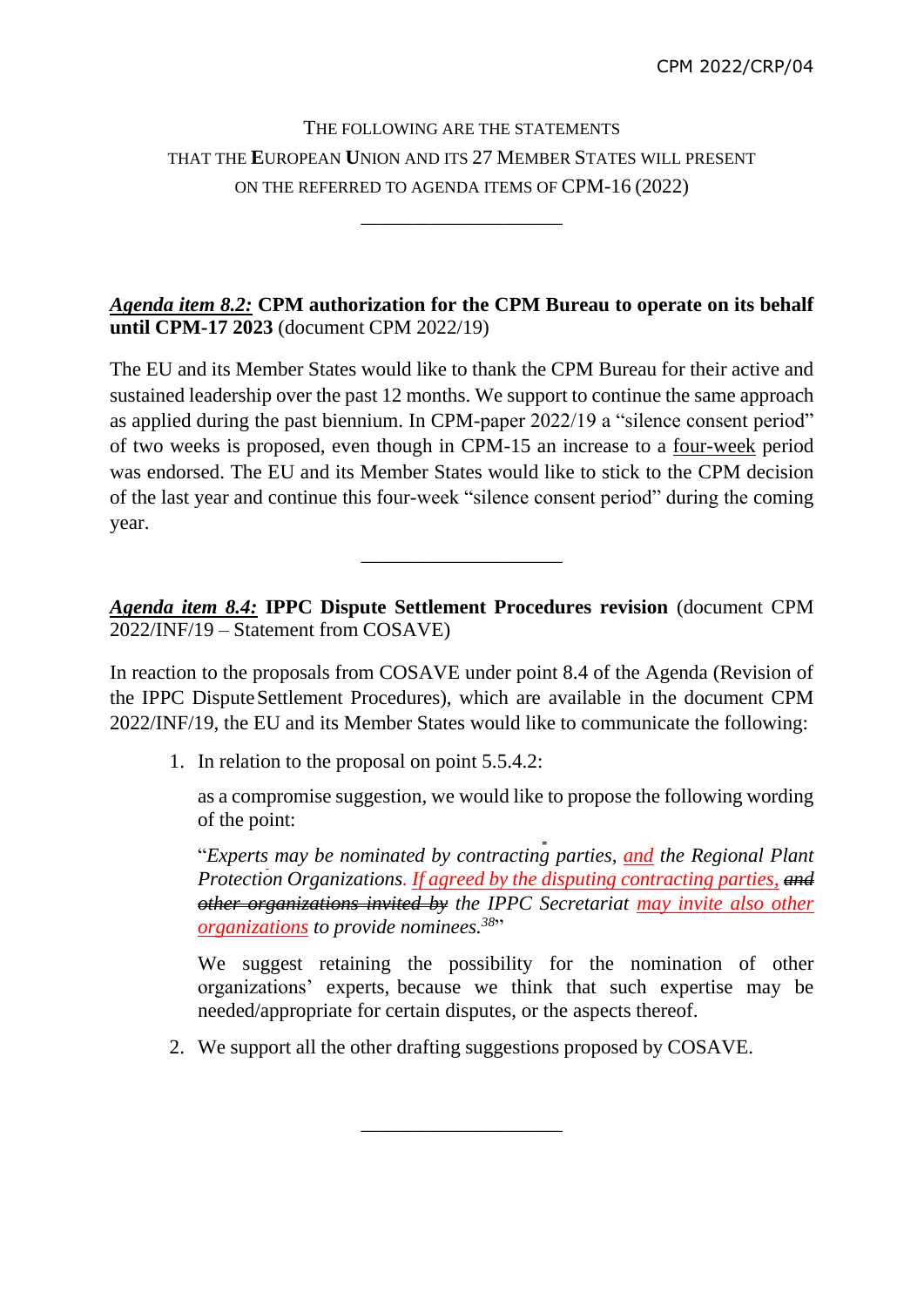## *Agenda item 8.8.3:* **Update from the CPM Focus group: Climate Change and Phytosanitary issues** (document CPM 2022/14)

The EU and its Member States thank the Focus Group on Climate Change and Phytosanitary Issues for their valuable input provided in a very short time frame. We would also like to underline that climate change has an impact on both plant health and environment in its broad sense, and that it could create important synergies in the ongoing discussions on the One Health concept. The EU has recognized also as part of its Green Deal policy the fact that analysing the impact of climate change when conducting pest risk analysis can help to protect plant health, biodiversity and food security.

To that end, and in line with the actions proposed by the Focus Group, the EU assigned EFSA to take on board/incorporate a pilot "climate change scenario" while conducting quantitative pest risk assessments.

A One Health approach to climate change adaptation may significantly contribute to food security with emphasis on plant source foods, plant health, and steps towards regional and global integrated syndromic surveillance and response systems. The cost (economic, social, environmental, etc.) of outbreaks of emerging pests may be much lower if they are detected early. *Therefore*, integrated surveillance of pests is a promising avenue to reduce plant health effects of climate change.

While we agree on the proposed core action areas, key activities, tentative delivery dates and priority levels of the 2022-25 Action Plan as outlined in Appendix 1 of the CPM document, and on prioritizing the activities specified in paragraph 4 of the paper, we would like to suggest the following:

- 1. To add to the prioritized activities also the cooperation and exchange of information on climate change and plant health matters with the Intergovernmental Panel on Climate Change (IPCC) and other international and regional organisations (e.g., International Pest Research Group, Centre for Agriculture and Bioscience International (CABI));
- 2. To consider adding the global level seminar/webinar on the impacts of climate change on plant health to the programme of the forthcoming first International Plant Health Conference in London in September this year.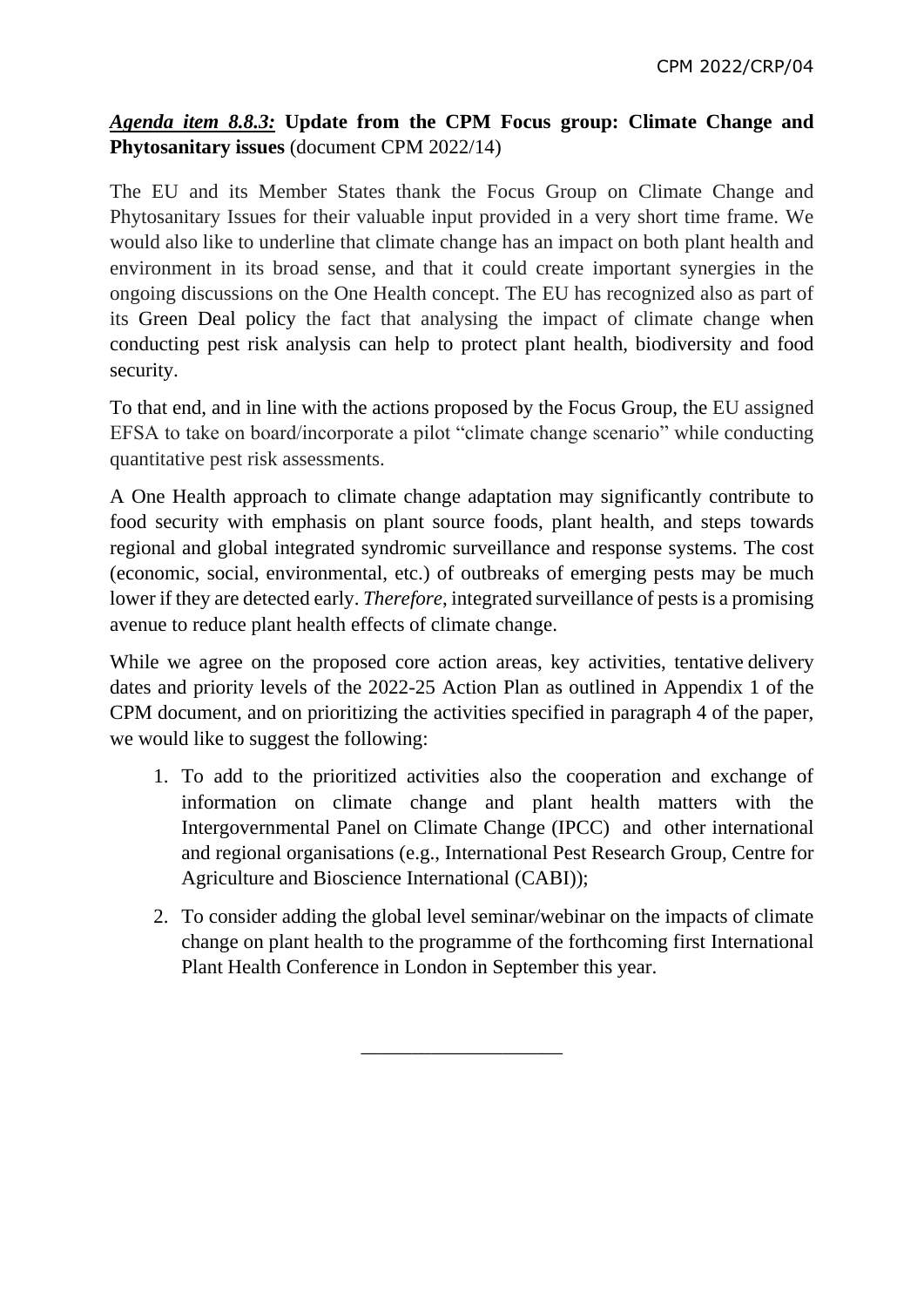#### *Agenda item 8.8.6:* **Proposed establishment and draft TOR CPM Focus Group on Sea Containers** (document CPM 2022/31)

The EU and its Member States are not in agreement with the establishment of a Focus Group. We think there are many Focus Groups already and we worry that the Secretariat might not be able to give all the different Focus Groups enough support. We would like to propose that we await the outcomes of the International workshop and let CPM-17 decide on the best way forward and whether a Focus Group is the best instrument to finalise the worldwide discussion on the issue of Sea Containers.

However, if CPM-16 decides to establish a Focus Group, we would like to provide the following suggestions to further improve the TOR of the Focus Group:

- We propose to limit the mandate of the Focus Group to 3 years.
- We suggest to have representatives from NPPO's or RPPO's from all regions, because this is a global issue that concerns all regions.
- We furthermore propose to delete the last bullet under "Criteria for experts..." because invasive species are not entirely within the scope of the IPPC.
- Last but not least, we propose to put the FG, if it were to be established, under the supervision of the CPM Bureau.

*Agenda item 9.2:* **Draft ISPM: Commodity-specific standards forphytosanitary measures** (documents CPM 2022/INF/16 – Statement from Japan)

\_\_\_\_\_\_\_\_\_\_\_\_\_\_\_\_\_\_\_\_

The EU and its Member States agree to consider that the concern expressed by Japan maybe caused by the paragraph *"Effectiveness of the measures is evaluated based on criteria developed and revised as necessary by the TPCS. Evaluation of the effectiveness may be based on*:" which perhaps it not clear enough and could lead to a misunderstanding.

The criteria for the evaluation of the effectiveness of the phytosanitary measures are already listed in the standard, by providing the different elements to be taken into account, and is no pretended to be further developed by the TPCS and this can be confirmed by looking at the Terms of reference of the TPCS where no reference to the development of these criteria is made.

Consequently, perhaps, it is necessary for the CPM-16 to consider whether a technical updateto clarify the text is deemed necessary and, in the case of a positive answer, to follow the ink amendment process for CPM-17 in order to carry it out in the adopted standard.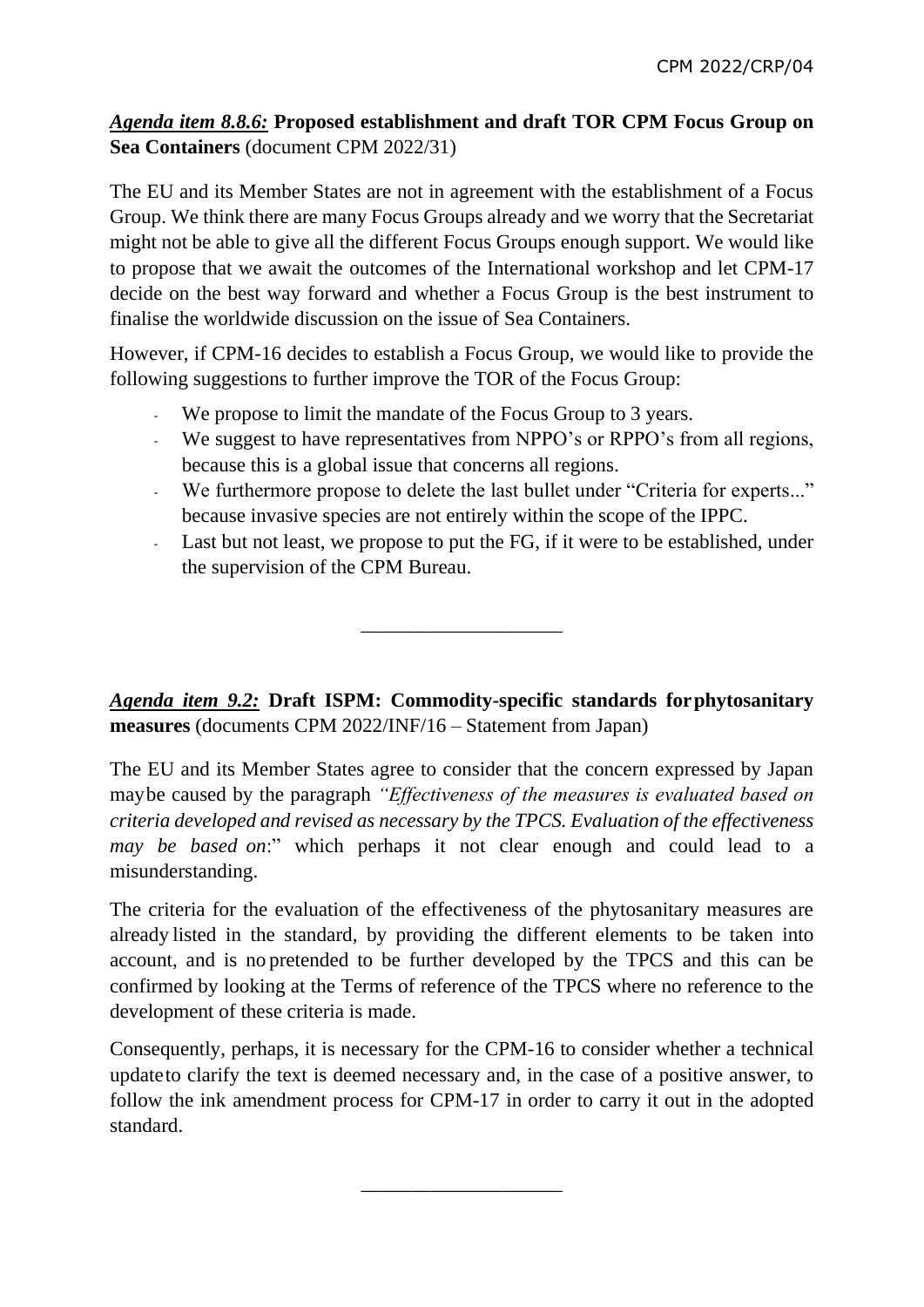## *Agenda item 9.3:* **Adoption of the List of topics for IPPC Standards** (document CPM 2022/22)

The EU and its Member States acknowledge and appreciate the work undertaken by the SC for the rationalisation of the List of topics, and support all the proposed deletions except one.

The Criteria for treatments for wood packaging material in international trade (as an annex to ISPM 15), is no longer lacking scientific data after the publication in January 2022 of the scientific paper "Elucidating the efficacy of phytosanitary measures for invasive alien species moving in wood packaging material" by Michael D. Ormsby. Therefore, there is now a good basis to re-initiate the review of the process for testing new treatments for ISPM 15, which in a later phase can open the possibilities for approval of more phytosanitary treatments for wood packaging material. As a consequence, we propose to keep the revision of treatment criteria of ISPM 15 in the List of topics.

## *Agenda item 9.3:* **Adjustments to the Standard Setting Process to facilitate the development of phytosanitary treatments** (document CPM 2022/21)

\_\_\_\_\_\_\_\_\_\_\_\_\_\_\_\_\_\_\_\_

The EU and its Member States can agree with the streamlining of the standard setting process for phytosanitary treatments. However, we noted in the proposed text to adjust the standard setting procedure some inconsistency between paragraphs 17 and 21. Following paragraph 17, draft Phytosanitary Treatments will not undergo a second consultation unless decided otherwise by the Standards Committee. On the other hand, paragraph 21 reflects well the spirit of the CPM document, namely that the Standards Committee has to decide for each phytosanitary treatment upon the need of a second consultation, depending on whether significant or major technical comments were made during the first consultation. In order to create more clarity, it is proposed to align paragraph 17 better in this sense. Therefore, the EU proposes to amend paragraph 17 as following:

"*Draft ISPMs other than draft DPs and draft PTs are submitted to two consultation periods. except for dDraft DPs and draft PTs which are submitted to one consultation period unless decided otherwise by the SC. Draft PTs are submitted to one or two consultation periods depending on the decision of the SC.*"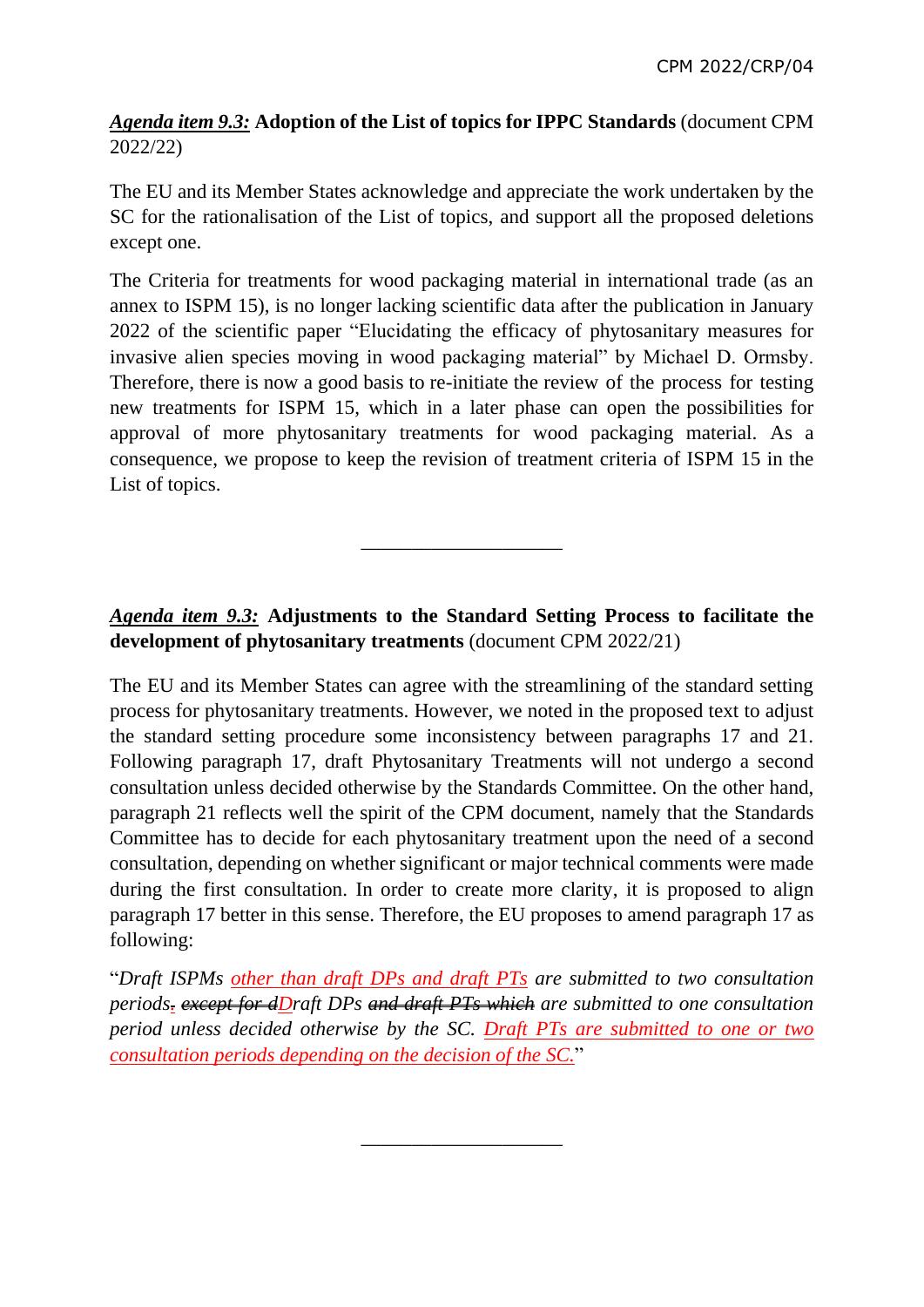*Agenda item 9.3:* **Standards Committee recommendations to the CPM - Discussions on the topic "Foodand other humanitarian aid in phytosanitary context" and a proposal for the establishment of a CPM Focus Group** (document CPM 2022/23)

The EU and its Member States thank for the effort made in addressing this topic, and support the establishment of a CPM Focus Group to discuss the issue and find a solution that meets the needs of Contracting Parties. For consistency with the scope of the IPPC, the EU and its Member States consider that "risk" should be replaced with "pest risk" in the last sentence of paragraph 6 of the draft Terms of Referencefor the Focus Group:

« (…) *to address the pest risk associated with the provision of Food and Other Humanitarian Aid* (…) ».

\_\_\_\_\_\_\_\_\_\_\_\_\_\_\_\_\_\_\_\_

*Agenda item 10.1:* **CPM Recommendations – Adoption of CPM Recommendation on 'contaminating pests**' (documents CPM 2022/06 and CPM 2022/06\_01)

The EU and its Member States welcome the draft recommendation and thank Australia and the IPPC Secretariat for having considered our comments and for having accepted most of them.

We do, however, have two more comments on the draft text:

 The first one is a substantive one and is related to the newly included point (f) of the Recommendation. In the interest of consistency with the other parts of the Recommendation, we suggest using also in this part the term 'contaminating pests'. The text should be then reworded as follows:

"*(f) establish appropriate regulatory tools to enable NPPOs to manage the pest risk associated with regulated and unregulated articles being imported and exported that may harbour plant or environmental contaminating pests regulated by the importing country;"*

 The second one is technical and is related to the chapeau of the Recommendation. In the last sentence there, we suggest to add also the RPPOs. The paragraph would then read:

"*The Commission therefore encourages contracting parties to take the necessary actions, based on sufficient scientific evidence, to minimize the introduction and spread of contaminating pests via both regulated and unregulated articles and other pathways. The Commission encourages contracting parties and RPPOs to*:".